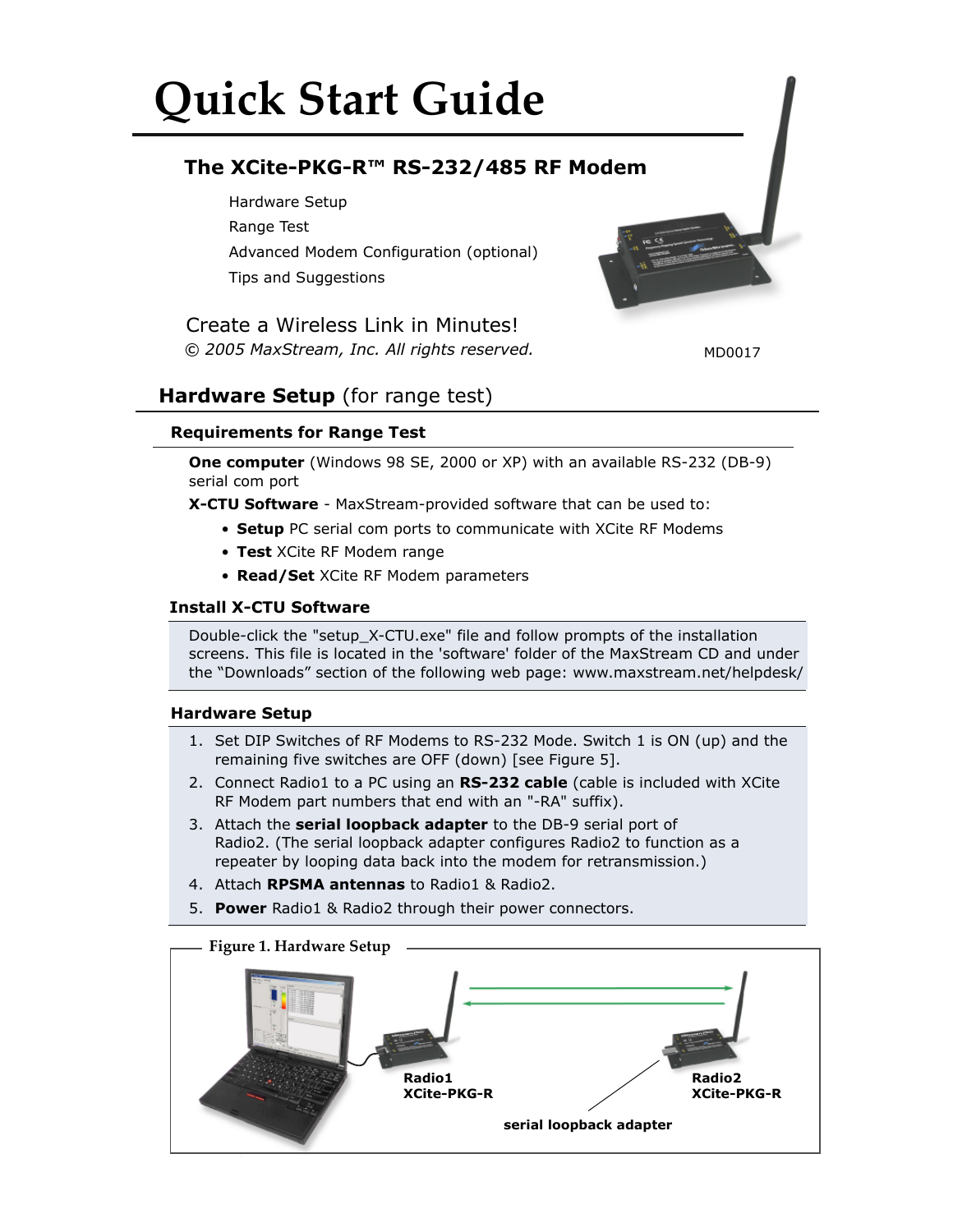# **Range Test**

Use the "PC Settings" and "Range Test" tabs of the X-CTU software to:

- Assign which PC Serial Com Port to use when communicating with XCite RF Modems [step 2 of "Range Test" below]
- Measure XCite RF Modem's range [steps 1-7 shown below]

#### **Range Test** steps-to-follow

- 1. Launch the X-CTU Software: *(Start --> Programs --> MaxStream --> X-CTU)*
- Under the "PC Settings" tab [Figure 2], select the PC serial com port **2** from the dropdown list that will be used to connect to Radio1.
- **3**) Select the Baud rate that matches the fixed RF data rate (over-the-air baud) of Radio1. Use default values for remaining fields. [Figure 2]
- 4. Click on the "Range Test" tab. [Figure 3]
- **5**) (Optional) Check the box in the "RSSI" section to enable its display.
- **6**) Click the "Start" button to begin range test.
- 7. Move Radio2 (with loopback connector) away from Radio1 to measure the modem's range.

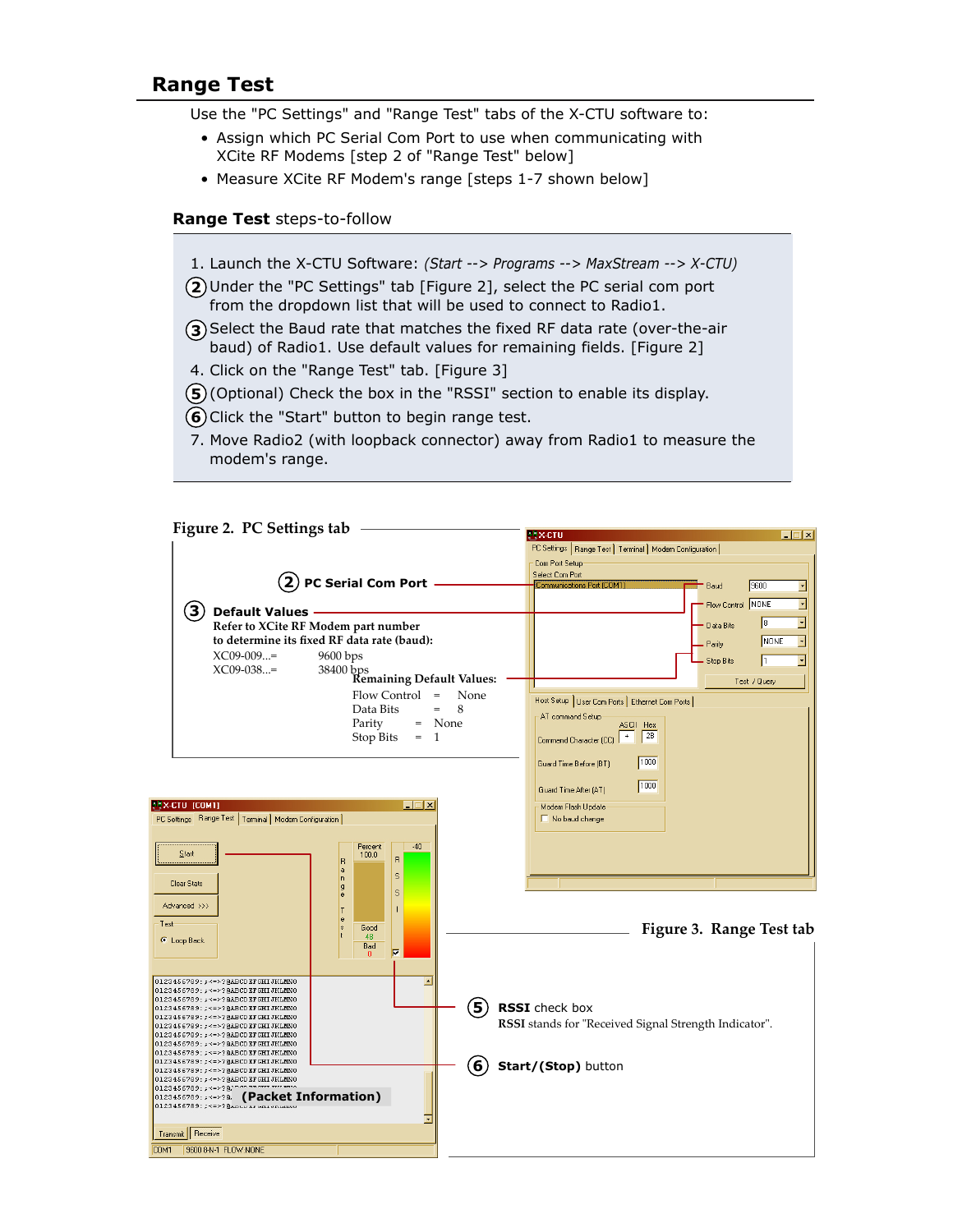# **Advanced Modem Configuration** (Optional)

XCite RF Modems operate out-of-box without configuration, yet users can use the "Modem Configuration" tab of the X-CTU Software to activate advanced functionality that includes the following:

- Serial Interfacing Options *("Change Baud Rate" steps shown below*)
- Sleep (Low Power) Modes
- Advanced Networking and Addressing
- Diagnostics

#### **Change Serial Interfacing Baud Rate of RF Modem**

OEMs and integrators can interface with XCite Modems at different baud rates than the modem defaults (though actual RF data rate is fixed). To change a modem's serial data rate, use the "PC Settings" tab to first select the PC com port baud rate that matches the modem's default [steps 1-2]. Then change the baud rate of the modem itself [steps 3-7] using the "Modem Configuration" tab. Then lastly, go back to the "PC Settings" tab and select the PC com port baud rate that matches the newly set baud rate of the modem [step 8].

# **Change Baud Rate** steps-to-follow

- 1. Setup connection to a PC by following steps 1,2 & 5 of the "Hardware Setup" steps-to-follow [page 1].
- 2. Select the PC com port baud rate that matches the RF Modem's fixed RF data rate by following steps 1, 2 and 3 of the "Range Test".
- 3. Click on the "Modem Configuration" tab. [Figure 4]
- **4**) Click the "Read" button.
- **5**) In the Command & Parameter Hierarchical Tree, open the "Serial Interfacing Options" folder by clicking its plus (+) sign.
- **6**) Click the "Baud Rate" entry, then select a new baud rate from the dropdown list.
- **7**) Click "Write" button to save new settings to the RF Modem.
- 8. Click on the "PC Settings" tab [Figure 2] and select the value from the "Baud" dropdown list that matches the newly selected baud rate. This configures the PC Com Port to communicate at the new baud rate.

#### **Figure 4. Modem Configuration tab EX-CTU [COM1]** EEE PC Settings | Range Test | Terminal Modem Configuration | Modem Parameters and Firmware <sub>TI</sub> Parameter View <sub>TI</sub> Profile Versions **4 Read** parameters button Read Write | Restore | Clear Screen Save Download new versions. Always update firmware Load Show Defaults Modem: XSTREAM Function Set  $\overline{S}$  Version **7 Write** parameters button X09-019 **F-C AT Command Options** Diagnostic Commands **5 Serial Interfacing Options** folder**Retworking** Serial Interfacing Optic - 10 d Rate 3 - 9600  $\overline{\phantom{a}}$ **a** (9) by Poddinate proceed<br>**a** RT - DI2 Configuration<br>**a** FT - Flow Control Threshold **(6)** Baud Rate dropdown list CS - DO2 Configuration NB - Parity ■ RD + DO3 configuration<br>■ CD - DO3 configuration<br>■ RO - Time before Transmission Sleep (Low Power)<br>SM - Sleep Mode |-<br>|- LH - Wake-up Initializer Time<br>|- HT - Time before Wake-up Initializer ST - Time before Sleep PW - Pin Wake-Up Sets serial (UART host) data rate (rate at which data is sent to the radio modem). Serial data<br>Tate is different than FIF data rate which is fixed and set at the factory. If the serial data rate is<br>set higher than the FIF COM1 9600 8-N-1 FLOW:NONE